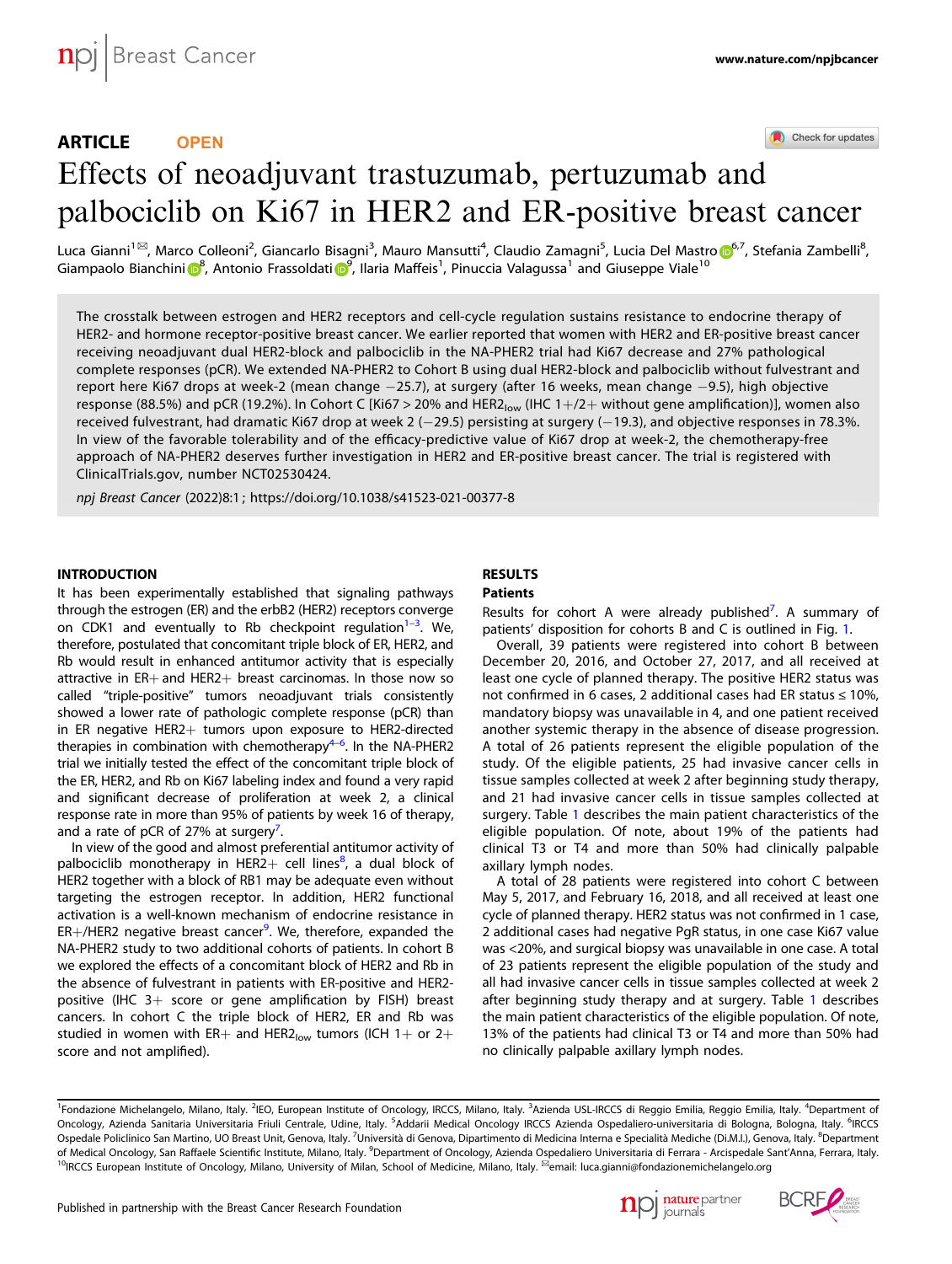

<span id="page-1-0"></span>2

Cohort C, HR+ HER2 low



pCR: pathological complete response at surgery (absence of invasive cells)

Fig. 1 CONSORT diagram. Cohort B (left) and Cohort C (right) report the total number of screened patients, the number of eligible patients for the primary and secondary endpoints, and the number of patients assessed for safety.

| Table 1. Main patient characteristics. |                                         |                                      |
|----------------------------------------|-----------------------------------------|--------------------------------------|
|                                        | Cohort B $HR+$ HER2+,<br>no fulvestrant | Cohort C HR+<br>HFR <sub>2</sub> low |
| Eligible patients                      | 26                                      | 23                                   |
| Median age in year<br>(range)          | 48.0 (29.0-86.0)                        | 48.5 (35.0-79.0)                     |
| T stage                                |                                         |                                      |
| cT1c                                   | $2(7.7\%)$                              | 2(8.7%)                              |
| cT2                                    | 19 (73.1%)                              | 18 (78.3%)                           |
| cT3                                    | 4 (15.4%)                               | $3(13.0\%)$                          |
| cT4b                                   | $1(3.8\%)$                              |                                      |
| Nodal status                           |                                         |                                      |
| cN0                                    | 15 (57.7%)                              | 12 (52.2%)                           |
| cN1                                    | 11 (42.3%)                              | 11 (47.8%)                           |
| Histology                              |                                         |                                      |
| Ductal invasive                        | 26 (100%)                               | 22 (95.7%)                           |
| Lobular invasive                       | 0                                       | $1(4.3\%)$                           |
| PqR status                             |                                         |                                      |
| Positive                               | 17 (65.4%)                              | 23 (100%)                            |
| Negative $= 0$                         | 5 (19.2%)                               | 0                                    |
| $HER2 +$                               |                                         |                                      |
| IHC $3+$                               | 15 (57.7%)                              |                                      |
| Neu amplified                          | 11 (42.3%)                              |                                      |

#### Effects on levels of KI67

The primary goal of the trial was to study the effects of the drugs regimen on the levels of Ki67 at week 2 and/or at time of surgery. As illustrated in Fig. [2](#page-2-0), the decrease of Ki67 was highly significant at both time intervals. In cohort B, at week 2 the geometric mean ( $\pm$ SD, n = 25) went from 33.4  $\pm$  12.7 to 5.5  $\pm$ 12.4 (paired test  $P < 0.0001$ ), and at time of surgery ( $n = 22$ ) was  $25.7 \pm 9.7$  (P = 0.033). In cohort C, in all 23 eligible patients, at week 2 the geometric mean went from  $32.4 \pm 19.9$  to  $2.6 \pm 8.7$  $(P < 0.0001)$  and at time of surgery was 7.5 ± 20.4 ( $P < 0.001$ ). Of interest, in 4 cases in the cohort B, Ki67 could not be measured due to lack of tumor cells at surgery. In Table [2](#page-2-0), we report the decrease of Ki67 at week 2 and at surgery below 10% that was recently defined as threshold for sensitivity to endocrine therapy (ET) in tumors exposed to a brief course of  $ET^{10}$  $ET^{10}$  $ET^{10}$ , and at or below 2.7%, the threshold of complete cell cycle arrest (CCCA)[11](#page-5-0). In cohort B 64% of tumors had a drop below 10% at week 2 and 9.1% at surgery, while CCCA was reached by 36% at week 2 and none at surgery. In cohort C more than 90% tumors showed a drop below 10% at week 2 and 56% at surgery, while CCCA was achieved in 65% at week 2 and 30% at surgery (Table [2](#page-2-0)). The geometric mean for apoptosis went from  $1.0 \pm 0.4$  at baseline to  $1.2 \pm 0.4$  at surgery in the 22 assessable cases in Cohort B ( $P = 0.94$ ) and from 1.0  $\pm$  0.4 to 0.4  $\pm$  0.4 in the 23 cases of cohort C ( $P = 0.058$ ).

#### Therapeutic activity

The therapeutic activity was analyzed during the entire duration of neoadjuvant therapy and at surgery. Clinical objective response immediately before surgery according to RECIST was reported in 23 of 26 patients or 88.5% (95% CI 69.8–97.6) in cohort B and in 18 of 23 patients or 78.3% (95% CI 56.3–92.5) in cohort C. (Tables [3](#page-2-0) and [4\)](#page-3-0). One patient in each cohort developed progressive disease while on treatment. At surgery, 5 of 26 patients (19.2%, 95% CI 6.6–39.4) had pCR in breast and nodes in cohort B, while no patients in cohort C achieved a pCR.

#### Safety

The profile of tolerability of the regimen was good. Overall, 2 treatment-related serious adverse events were recorded in the study, one in cohort B (1 of 39 or 2.6%, 95% CI 0.1–13.5) and 1 in cohort C (1 of 28 or 3.6%, 95% CI 0.1–18.3). As reported in Tables [5](#page-3-0) and [6](#page-3-0) for the two different cohorts, diarrhea was the most frequent adverse event. Grade 3 toxic effects were infrequent and reported for diarrhea, stomatitis, and hypersensitivity reactions.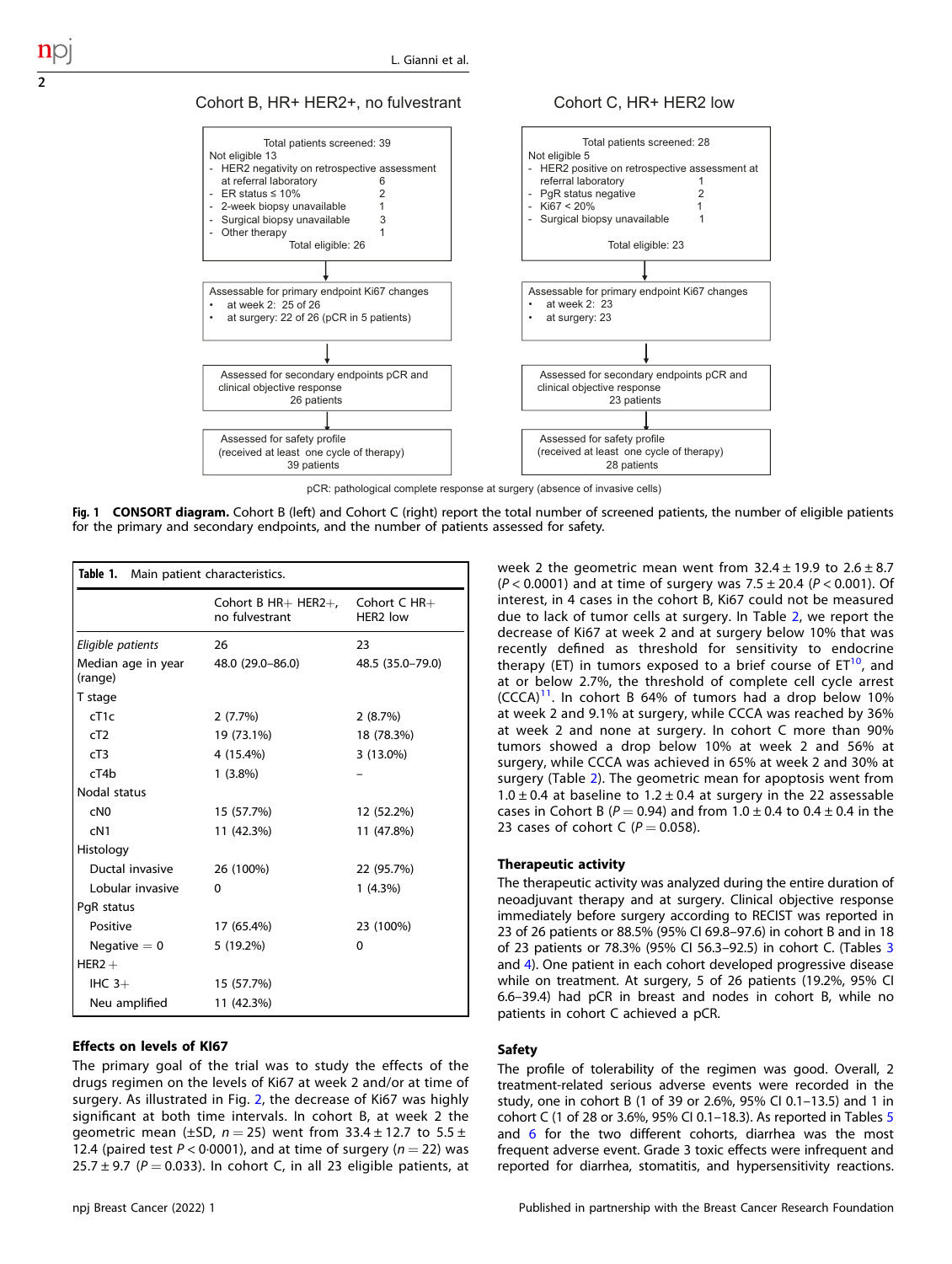# Ki67 change from basal to week 2 to surgery

<span id="page-2-0"></span>

Fig. 2 Individual levels of Ki67 at baseline, week 2 and surgery. In cohort B, in 1 of 26 cases at week 2 the tumor block failed to reveal the presence of invasive cells and a pCR was reached at surgery. At surgery, residual invasive disease was present in 22 patients while 5 patients achieved a pathological complete remission with no invasive cells in the breast and axilla. In cohort C, all the 23 cases presented invasive cells at week 2 and at surgery.

| Table 2. Decrease of Ki67 at week 2 and at surgery. |                       |                     |                                          |
|-----------------------------------------------------|-----------------------|---------------------|------------------------------------------|
|                                                     | Baseline ( $N = 26$ ) |                     | Week 2 ( $N = 25$ ) Surgery ( $N = 22$ ) |
| <b>COHORT B</b>                                     |                       |                     |                                          |
| Mean (ranges)                                       | 37.1 (11-89)          | $11.2(0-38)$        | $27.8(7-47)$                             |
| Drop below 10%                                      |                       | 64%                 | 9%                                       |
| Drop to less than 2.7%                              |                       | 36%                 | $\Omega$                                 |
| HER2 IHC $3+$                                       | $(N = 15)$            | $(N = 14)$          | $(N = 13)$                               |
| Mean (ranges)                                       | 43.3 (25-89)          | $12.7(0-38)$        | $30.1(9 - 47)$                           |
| Drop below 10%                                      |                       | 57%                 | 8%                                       |
| Drop to less than 2.7%                              |                       | 35%                 | $\Omega$                                 |
| HER2 neu amplified                                  | $(N = 11)$            | $(N = 11)$          | $(N=9)$                                  |
| Mean (ranges)                                       | 28.7 (11-44)          | $9.2(0-29)$         | $24.6(7-36)$                             |
| Drop below 10%                                      |                       | 73%                 | 11%                                      |
| Drop to less than 2.7%                              |                       | 27%                 | $\Omega$                                 |
|                                                     | Baseline ( $N = 23$ ) | Week 2 ( $N = 23$ ) | Surgery $(N = 23)$                       |
| COHORT <sub>C</sub>                                 |                       |                     |                                          |
| Mean (ranges)                                       | 34.8 (21-78)          | $5.0(0-34)$         | $15.6(1-87)$                             |
| Drop below 10%                                      |                       | 91%                 | 56.5%                                    |
| Drop to less than 2.7%                              |                       | 65%                 | 30%                                      |

Neutropenia was the most frequent grade 3 event. Together with neutropenia, stomatitis and diarrhea were the most frequent reasons for delay or discontinuation of palbociclib. No deaths occurred during the study.

### **DISCUSSION**

The extended study of two additional cohorts of the NA-PHER2 trial showed in cohort B of HER2-amplified breast carcinomas that block of HER2 and cdk4/6 led to a rapid and major drop of Ki67 even without the use of estrogen receptor targeting in spite of estrogen receptor expression. We also showed that Ki67 rapidly and persistently dropped in cohort C of the NA-PHER2 trial, in which we applied the block of HER2, cdk4/6, and ER in women with HER2<sub>low</sub> breast cancer characterized by centrally confirmed ER and PgR positive immunohistochemistry, and HER2 expression at 1+/2+ without gene amplification. In cohort B the block of HER2 and cdk4/6 without fulvestrant was associated with an 88.5% rate of objective response, 34.6% of complete clinical

| <b>Table 3.</b> Secondary endpoints: clinical response and pathological<br>complete response rates in Cohort B (HER2 $+$ , ER $+$ , no fulvestrant). |                              |  |
|------------------------------------------------------------------------------------------------------------------------------------------------------|------------------------------|--|
| Eligible patients                                                                                                                                    | 26                           |  |
| Overall clinical response                                                                                                                            | 23 (88.5%, 95% CI 69.8-97.6) |  |
| Complete response                                                                                                                                    | 9 (34.6%, 95% Cl 17.2-55.7)  |  |
| Partial response                                                                                                                                     | 14 (53.8%, 95% CI 33.4-73.4) |  |
| Stable disease                                                                                                                                       | 2 (7.7%, 95% CI 0.9-25.1)    |  |
| Progressive disease                                                                                                                                  | 1 (3.8%, 95% CI 0.1-19.6)    |  |
| Pathological complete response<br>(absence of invasive cells in breast<br>and axilla)                                                                | 5 (19.2%, 95% CI 6.6-39.4)   |  |
| HER2 IHC $3+$                                                                                                                                        |                              |  |
| Overall clinical response                                                                                                                            | 13 (86.7%, 95% CI 59.6-98.3) |  |
| Complete response                                                                                                                                    | 6 (40.0%, 95% CI 16.3-67.7)  |  |
| Partial response                                                                                                                                     | 7 (46.7%, 95% CI 21.3-73.4)  |  |
| Stable disease                                                                                                                                       | 1 (6.7%, 95% CI 0.2-31.9)    |  |
| Progressive disease                                                                                                                                  | 1 (6.7%, 95% CI 0.2-31.9)    |  |
| Pathological complete response                                                                                                                       | 3 (20.0%, 95% CI 4.3-48.1)   |  |
| HER2 neu amplified                                                                                                                                   |                              |  |
| Overall clinical response                                                                                                                            | 10 (90.9%, 95% CI 58.7-99.8) |  |
| Complete response                                                                                                                                    | 3 (27.3%, 95% CI 8.0-61.0)   |  |
| Partial response                                                                                                                                     | 7 (63.6%, 95% CI 30.8-89.1)  |  |
| Stable disease                                                                                                                                       | 1 (9.1%, 95% CI 0.2-41.3)    |  |
| Progressive disease                                                                                                                                  | $\Omega$                     |  |
| Pathological complete response                                                                                                                       | 2 (18.2%, 95% CI 2.3-51.8)   |  |
| CI confidence interval.                                                                                                                              |                              |  |

response and 19.2% pCR. In cohort C the clinical response was 78.3%, with 13% complete CR and no pCR. Tolerability and feasibility of the multidrug regimens without and with fulvestrant were good without observation of any major or limiting toxicity, as already described for cohort A of the study<sup>[7](#page-5-0)</sup>. .

A vast literature supports the value of Ki67 as a marker of potential sensitivity to endocrine therapy of HR+ breast 3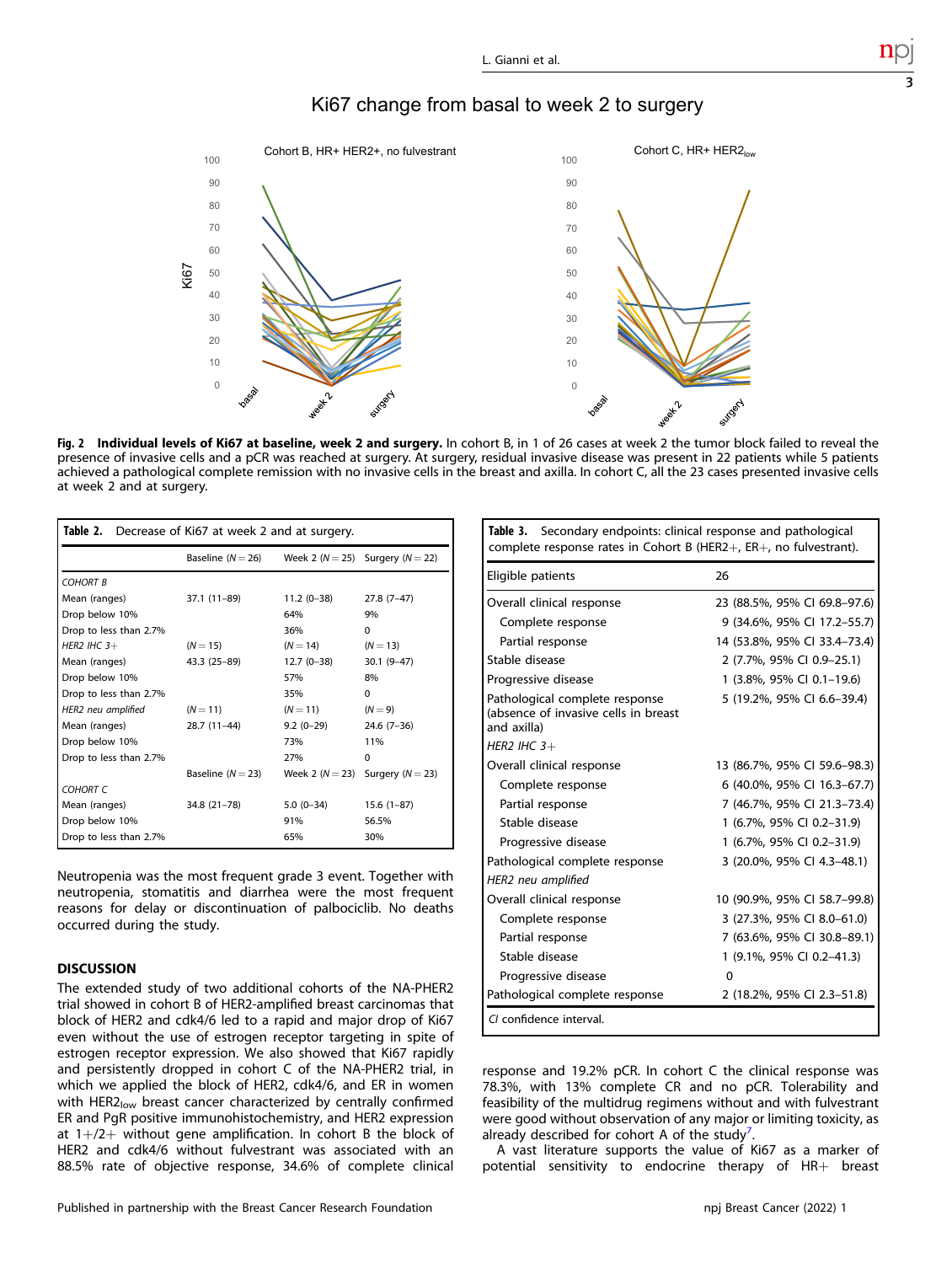<span id="page-3-0"></span>

| <b>Table 4.</b> Secondary endpoints: clinical response and pathological<br>complete response rates in Cohort C (HR+ HER2 $_{low}$ ). |                              |  |
|--------------------------------------------------------------------------------------------------------------------------------------|------------------------------|--|
| Eligible patients                                                                                                                    | 23                           |  |
| Overall clinical response                                                                                                            | 18 (78.3%, 95% CI 56.3–92.5) |  |
| Complete response                                                                                                                    | 3 (13.0%, 95% CI 2.8–33.6)   |  |
| Partial response                                                                                                                     | 15 (65.2%, 95% CI 42.7–83.6) |  |
| Stable disease                                                                                                                       | 4 (17.4%, 95% CI 5.0-38.8)   |  |
| Progressive disease                                                                                                                  | 1 (4.3%, 95% CI 0.1-21.9)    |  |
| Pathological complete response<br>(absence of invasive cells in breast and<br>axilla)                                                | 0                            |  |
| CI confidence interval.                                                                                                              |                              |  |

Table 5. Selected treatment emergent adverse events (TEAE, Safety population = 39 patients) in Cohort B (HR+ HER2+, no fulvestrant).

|                                       | % Any TEAE (95% CI) % Grade 3 TEAE | (95% CI)            |
|---------------------------------------|------------------------------------|---------------------|
| Neutropenia                           | 64.1 $(47.2 - 78.8)$               | $30.8(17.0 - 47.6)$ |
| Diarrhea                              | 59.0 $(42.1 - 74.4)$               | $7.7(1.6-20.9)$     |
| Mucosal inflammation 33.3 (19.1-50.2) |                                    |                     |
| Pyrexia                               | $28.2(15.0 - 44.9)$                |                     |
| <b>Stomatitis</b>                     | 28.2 (15.0-44.9)                   | $5.1(0.6 - 17.3)$   |
| Asthenia                              | $20.5(9.3 - 36.5)$                 |                     |
| Fatigue                               | $20.5(9.3-36.5)$                   |                     |
| Nausea                                | $17.9(7.5 - 33.5)$                 |                     |
| Epistaxis                             | $17.9(7.5-33.5)$                   |                     |
| Rash                                  | $17.9(7.5-33.5)$                   |                     |
| Vomiting                              | $15.4(5.9 - 30.5)$                 |                     |
| Anemia                                | $12.8(4.3-27.4)$                   |                     |
| Leukopenia                            | $12.8(4.3-27.4)$                   | $5.1(0.6 - 17.3)$   |
| <b>Folliculitis</b>                   | $10.3(2.9 - 24.2)$                 |                     |
| <b>Hemorrhoids</b>                    | $10.3 (2.9 - 24.2)$                |                     |
| ALT increased                         | $7.7(1.6-20.9)$                    | $2.6(0.1-13.5)$     |
| <b>AST</b>                            | $7.7(1.6-20.9)$                    |                     |
| CI confidence interval.               |                                    |                     |

carcinoma. Recently, the decrease of Ki67 at week 2 after a brief course of neoadjuvant perioperative endocrine therapy was validated in the large POETIC trial as predictor of long-term benefit of endocrine therapy in women with ER+ operable breast cancer<sup>10</sup>. A drop of Ki67 > 20% at day 15 of therapy with anastrozole was used in HER2+ tumors as reference to continue therapy with endocrine treatment and HER2 block in the PerElisa trial<sup>[12](#page-5-0)</sup>. In the first cohort of NA-PHER2 we had shown a rapid, significant and very large drop of Ki67 at week 2 during neoadjuvant therapy with ET and block of HER2 and of cdk4/6<sup>[7](#page-5-0)</sup>. . A similar large effect on Ki67 was confirmed in cohort B of the study in ER+ and HER2+ tumors even without direct targeting of the estrogen receptor. The decision of testing the effects of dual block of HER2 and inhibition of cdk4/6 without ET was based on the well-known relative resistance of HER2+ tumors to  $ET^{13-16}$  $ET^{13-16}$  $ET^{13-16}$ , and the demonstration that there exists a preferential sensitivity to palbociclib monotherapy in  $ER+$  and HER2-amplified cell lines in the absence of ER targeting<sup>17</sup>. At week 2 all patients enrolled into cohort B had a decrease of Ki67, and 64% of them had a drop below 10%, the value that was recently validated as the threshold

| population = 28 patients) in Cohort C (HR+ HER2 $_{low}$ ). |                                    |                      |
|-------------------------------------------------------------|------------------------------------|----------------------|
|                                                             | % Any TEAE (95% CI) % Grade 3 TEAE | (95% CI)             |
| Diarrhea                                                    | $53.6$ (33.9-72.5)                 | $7.1(0.9 - 23.5)$    |
| Neutropenia                                                 | $50.0(30.6 - 69.4)$                | 42.9 $(24.5 - 62.8)$ |
| <b>Stomatitis</b>                                           | $28.6(13.2 - 48.7)$                | $3.6(0.1 - 18.3)$    |
| Mucosal<br>inflammation                                     | $25.0(10.7 - 44.9)$                | $7.1(0.9 - 23.5)$    |
| Pyrexia                                                     | $25.0(10.7 - 44.9)$                |                      |
| Aphthous ulcer                                              | $14.3(4.0 - 32.7)$                 |                      |
| Headache                                                    | $14.3(4.0 - 32.7)$                 |                      |
| Asthenia                                                    | $10.7(2.3-28.2)$                   |                      |
| Fatigue                                                     | $10.7(2.3-28.2)$                   |                      |
| Nausea                                                      | $10.7(2.3-28.2)$                   |                      |
| Leukopenia                                                  | $10.7(2.3-28.2)$                   | $3.6(0.1 - 18.3)$    |
| Arthralgia                                                  | $10.7(2.3-28.2)$                   |                      |
| Dyspepsia                                                   | $10.7(2.3-28.2)$                   |                      |
| Hot flush                                                   | $10.7(2.3-28.2)$                   |                      |
| Hypertension                                                | $10.7(2.3-28.2)$                   |                      |
| Anemia                                                      | $7.1(0.9-23.5)$                    |                      |
| ALT increased                                               | $7.1(0.9-23.5)$                    |                      |
| AST increased                                               | $7.1(0.9-23.5)$                    | $3.6(0.1 - 18.3)$    |
| LVEF decrease                                               | $3.6(0.1 - 18.3)$                  |                      |
| CL confidence interval.                                     |                                    |                      |

Table 6. Selected treatment emergent adverse events (TEAE, Safety

for sensitivity to ET at day 15 set in the POETIC trial<sup>[10](#page-5-0)</sup>. Of note, at week 2 nine of the patients in cohort B (36%) had a drop of Ki67 to less than 2.7%, the threshold for Complete Cell Cycle Arrest (CCCA) that is a more stringent threshold indicating sensitivity to treatment in  $ER+$  tumors<sup>[11](#page-5-0)</sup>. The lack of endocrine therapy in the therapeutic regimen in cohort B of the NA-PHER2 may question the predictive relevance and the actual meaning of the Ki67 drop at week 2. However, the rate of CCCA is of the same order of magnitude of that recently reported for the cell cycle inhibitor abemaciclib without ET in women with ER+ breast cancer enrolled in the neo-MONARCH study<sup>18</sup>. Importantly, very high values of Ki67 were present at the baseline core biopsy in the cases reported here, with a mean value of 37%. This is in line with the findings in the POETIC trial of consistently higher values of Ki67 in HER2+ than HER2− breast cancer cases<sup>[10](#page-5-0)</sup>. Overall, the relevant rate of objective clinical response and the observation of pathologic complete responses is suggestive of a possible association between observed therapeutic efficacy and extent of Ki67 modulation in cohort B. However, the lack of endocrine therapy in the regimen and the use of palbociclib that blocks cell cycle progression defines the link between Ki67 changes and prediction of treatment sensitivity only as a reasonable hypothesis that requires appropriate test in a prospective validation trial with event free survival as endpoint.

As already observed in cohort A of the study<sup>[7](#page-5-0)</sup>, values of Ki67 in cohort B tended to rebound at time of surgery even though remaining lower than at baseline. A similar trend was already reported in other neoadjuvant trials of cdk 4/6 inhibitors (neoPalAna e neoMONARCH)[18,19](#page-6-0). In neoMONARCH the rebound was apparently linked to discontinuation of treatment with abemaciclib and anastrozole for more than 4 days<sup>18</sup>. In our study treatment was discontinued for a variable interval from end of planned therapy and time of surgery. In cohort B the rebound effect was more frequent and more pronounced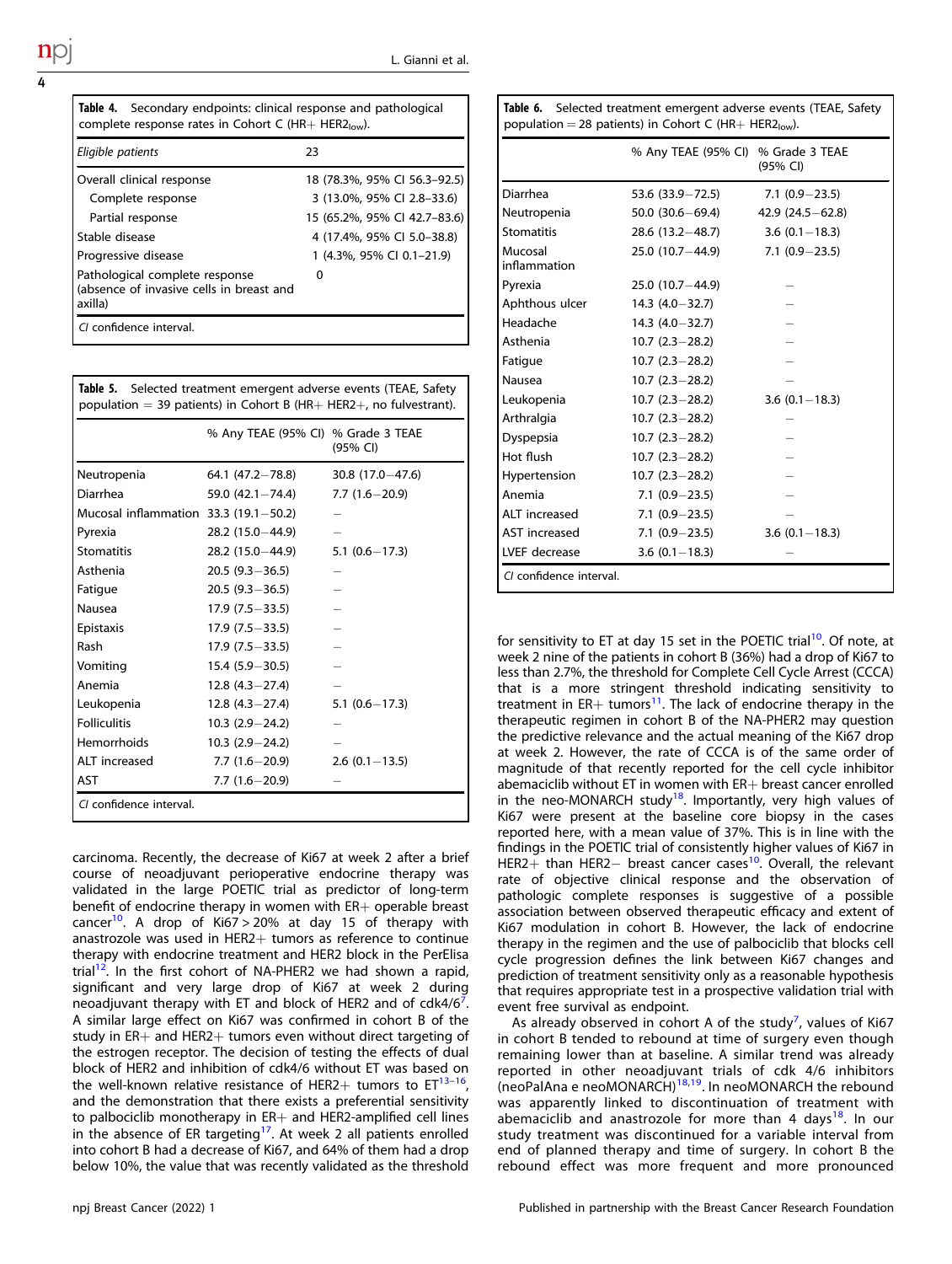than that reported in cohort  $A^7$  $A^7$  but also in cohort B we were unable to measure an effect of duration of drug-free interval on the rebound.

The dramatic drop of Ki67 at week 2 and the persisting drop at time of surgery were not associated with increased apoptosis, which was assessed at the same time intervals as Ki67. The data on apoptosis suggests that also in those cases in whom excellent clinical response was observed the efficacy was due to alternative mechanism of tumor shrinkage, including senescence which is a well-known mechanism of biologic effects of cdk4/6 inhibitors $^{20}$  $^{20}$  $^{20}$ .

In the present study we also showed that Ki67 rapidly and persistently dropped in cohort C of the NA-PHER2 trial, in which we applied the block of HER2, cdk4/6, and ER in women with HER2<sub>low</sub> breast cancer that was characterized by ER and PR positive immunohistochemistry, and HER2 expression at  $1+/2+$ without gene amplification, as assessed at a central laboratory. Per protocol entry criteria, none of the patients in cohort C had a tumor with starting Ki67 below 20% at baseline. Interestingly, the drop of Ki67 was more persistent and profound than in cohort B and rebound was less frequent. Ki67 had values lower than 10% in 91.3% and 56.5.1% at week 2 and at surgery, respectively, and a Ki67 in the range of CCCA in 65.2% of cases at week 2 and 30.4% at surgery. The data in Ki67 changes are similar to those reported for abemaciclib and anastrozole in the neoMONARCH study<sup>[18](#page-6-0)</sup> although the rebound effect is again less pronounced and not linked to the duration of discontinuation of therapy until surgery. Also in cases with  $HER2<sub>low</sub>$  tumors apoptosis was not apparently involved in the mechanism of observed therapeutic activity.

Overall, the reported additional cohorts of the NA-PHER2 study illustrate the course of Ki67 during a 16-weeks long therapy targeting cdk4/6 and HER2, and provide potentially useful information for the ongoing effort of defining novel and chemo-free treatments for women with HER2 positive breast cancer and hormone receptor positive breast cancer. The standard approach to date is based on targeting the HER2 receptor in combination with chemotherapy irrespective of the estrogen and progesterone receptor status of the tumor. In Cohort B of the study as in the previously reported Cohort A there is a relevant rate of Ki67 drop at week 2 that would qualify these cases as responsive if they were exposed to ET only as in the POETIC trial<sup>10</sup>. The course of Ki67 is accompanied by excellent clinical and even pathological response. Also the rate of progressive disease is in line with literature data focusing on neoadjuvant chemotherapy. The number of cases treated in the current study is small and exploratory, but the rate of objective response and of pCR is of the same order of magnitude than that reported for ER+ tumors exposed to dual block of HER2 and chemotherapy in the NeoSphere trial<sup>[4](#page-5-0)</sup>. We think that the chemotherapy-free approach described in the NA-PHER2 deserves additional attention also in the light of the recent report of the KATHERINE trial that has documented the benefit of switching HER2-directed treatment from naked antibodies (mostly trastuzumab, but also trastuzumab and pertuzumab) to T-DM1 in cases of residual disease after neoadjuvant therapy $2^1$ . Of note, the majority of patients with residual disease who entered the KATHERINE study had hormone receptor positive disease $^{21}$ . The observation is not only illustrating once again that HER2 and ER-positive breast cancers have a differential sensitivity to treatment with anti-HER2 therapy combined with chemotherapy, but also that such tumors deserve investigation of a more targeted approach that may avoid unnecessary toxicity.

The Cohort C in cases with  $HER2_{\text{low}}$  breast cancer deserves additional considerations. Patients were selected to have hormone receptors positive tumors including the expression of progesterone receptor. They also all had to have a Ki67 value of at least 20%. In brief, the patients were selected to have a luminal-B like type of breast cancer. It is of interest that a similarly selected group of patients with luminal B-like tumors enrolled in the ETNA trial and exposed to a 16 weeks-long chemotherapy with taxanes and anthracyclines had a rate of clinical response similar to that observed in the present cohort and a rate of pCR of only  $10\%^{22}$  $10\%^{22}$  $10\%^{22}$ .

Our study has obvious limitations. The number of cases is small and limits the interpretation of the findings, and the therapeutic results were limited to clinical and pathological response without additional follow up for disease free survival after surgery. In addition, changes of Ki67 values during and after treatment as predictor of sensitivity were only validated for endocrine therapy and could have no such predictive value in the context of the regimens tested in the trial. However, the findings are consistent with the assumption that it may be worth testing the neoadjuvant application of a chemotherapy free approach to women with early breast cancer and HER2+ tumors while investigating in more detail the relative role and need for a pharmacologic block of the estrogen receptor, the cell cycle, the erbB-family of receptors and achieve an effective therapy tailored to the individual characteristics of the tumor. To move closer to such goal we are actively studying the molecular characteristics of the serial collection of tumors and blood of the NA-PHER2 trial. Such ongoing ancillary investigation may better inform the design of clinical trials to test the real value of the chemo-free regimens explored in the NA-PHER2 study.

#### **METHODS**

#### Study design and patients

NA-PHER2 was an open-label, multicenter, exploratory phase II study performed in 7 Italian sites. The original protocol included only a cohort of patients (Cohort A) who received a 4-drug regimen named HPPF which included trastuzumab, pertuzumab, palbociclib, and fulvestrant. A protocol amendment included two additional cohorts of patients, named cohort B and cohort C. Most of the criteria and methods used in the study were already llustrated<sup>[7](#page-5-0)</sup>. .

In the section of the present report we will detail features that are characteristic of the two additional cohorts of the trial. The primary aim was to characterize, separately for each cohort, Ki67 changes from baseline before therapy at 2 weeks after starting therapy, and at surgery. Apoptosis changes were also assessed from baseline to surgery.

Secondary aims were: rate of pathological complete response (pCR) defined as absence of invasive cells in breast and axilla at surgery; clinical objective response rate at the end before surgery; and safety profile of the experimental therapy.

Patients eligibility required presence of previously untreated histologically confirmed unilateral invasive, HER2-positive (for cohort B) or HER2<sub>low</sub> (for cohort C) and ER-positive (>10%) breast cancer. HER2 positive disease was always assessed according to ASCO/CAP guidelines in use at the time of the centralized review. Additional eligibility criteria for enrolment in cohort C were positive progesterone receptor (PgR) status and Ki67 > 20%. Patients had to consent to provide tumor tissues for centralized confirmation of HER2 and ER status and assessment of Ki67 values at required times. Other required characteristics were: age 18 years or older; ECOG performance status  $\leq 1$ ; tumor stage classified as cT1c to cT4a-d. Key exclusion criteria were metastatic disease, bilateral breast cancer, other malignancies, inadequate bone marrow or renal function, impaired liver function, impaired cardiac function, uncontrolled hypertension, pregnancy, and refusal to use contraception. HER2 status, ER, PgR and Ki67 had to be confirmed centrally.

The study was conducted according to Good Clinical Practice guidelines and the Declaration of Helsinki. All patients provided written informed consent. Approvals for the study protocol (and any modifications thereof) were obtained from independent ethics committees at each participating institution and relevant competent authority.

#### Treatment and procedures

Within 5 days from registration, patients had to start protocol treatment, consisting of HPP for cohort B and HPPF for cohort C. Trastuzumab (H) was given at 8 mg/kg loading dose IV on cycle 1, and then at 6 mg/kg IV every 3 weeks. Pertuzumab (P) at 840 mg loading dose IV at cycle 1, and then at 420 mg IV every 3 weeks. H and P were given for total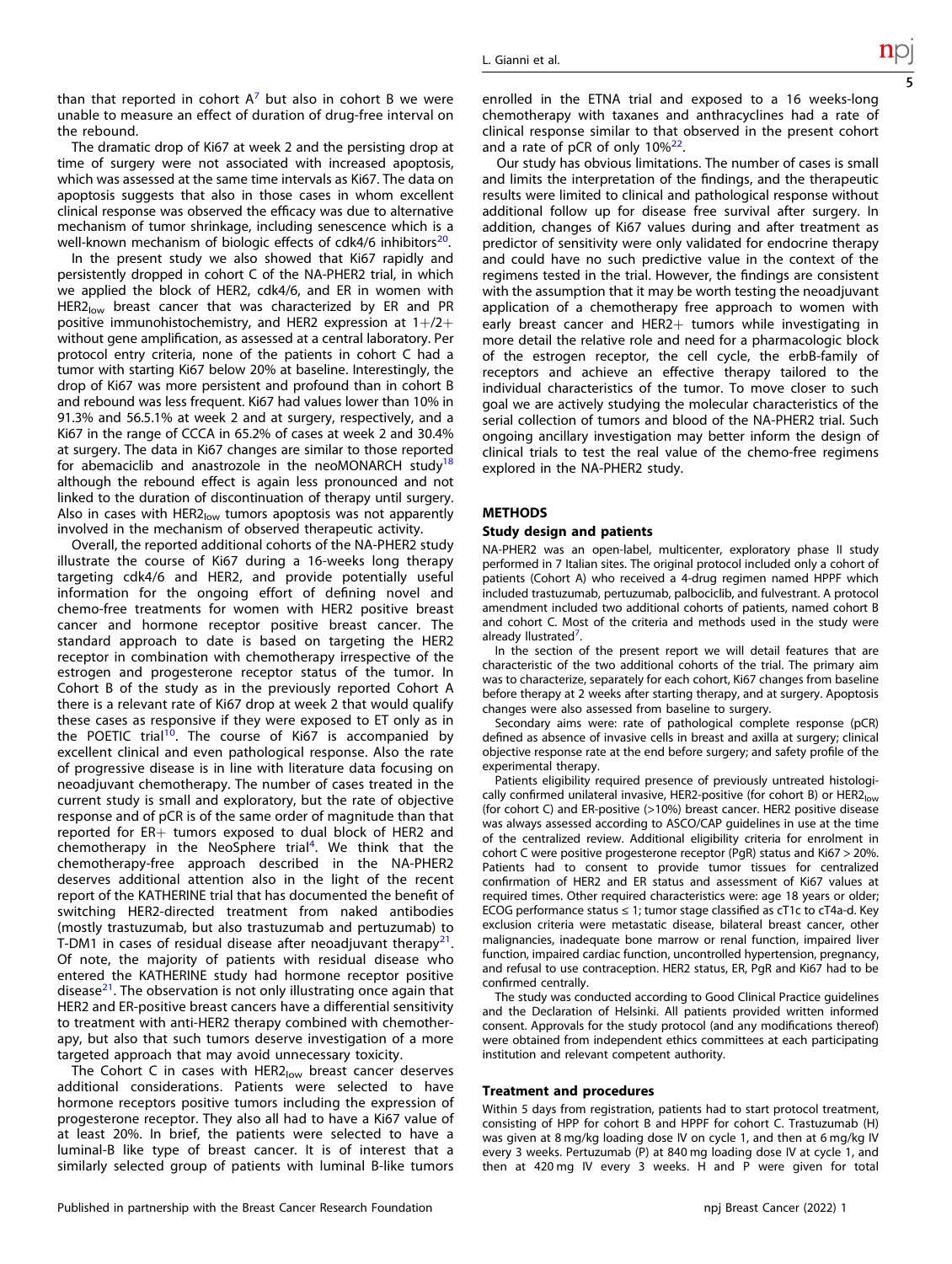6 administrations. Palbociclib (P) was given at 125 mg po q.d. for 21 days followed by one week rest (1 cycle to covering 4 weeks) and repeated for total 5 cycles. In cohort C fulvestrant (F) was given intra-muscle at 500 mg every 4 weeks and repeated for 5 times, with an additional 500 mg dose given 2 weeks after the first one. The total duration of neoadjuvant palbociclib (5 cycles every 4 weeks) and fulvestrant (5 administrations every 4 weeks plus the additional dose) was selected to match as closely as possible the total duration of the six 3-weekly planned administrations of H and P. Premenopausal women received an LHRH-agonist.

In presence of severe toxicity it was up to the investigators to decide for treatment discontinuation and immediate surgery. During neoadjuvant therapy physical, hematological and biochemical exams were performed before each treatment cycle and repeated before surgery. Clinical response in breast and nodes was assessed before surgery and was defined by modified RECIST criteria. Toxicity reported adverse events were categorized according to the NCI-CTCAE version 4.0. After neoadjuvant therapy patients underwent surgery and pCR was assessed by local pathologist according protocol guidelines.

Following surgery, additional adjuvant systemic therapy was given including chemotherapy (especially for patients with high tumor burden at baseline, positive axillary nodes at surgery, and at the Investigator's discretion) plus standard HER2 treatment until completion of full 1 year if HER2  $3+$  or neu amplified and endocrine therapy according to local guidelines.

Post-surgery irradiation was recommended in all patients after breastconserving surgery and in selected patients who underwent mastectomy according to international and local guidelines.

#### Assessments

The primary endpoint was Ki67 expression level changes from baseline. Ki67 was scored in the central laboratory and reported in eCRF as the percentage of positively staining cells within the invasive margin in the examined area. Manual (visual) counting was performed, and percent of immunostained invasive tumor cells was assessed out of 500 cells or out of all the invasive tumor cells in the sections if less than 500 cells were present. A co-primary endpoint was to assess the changes in apoptosis from baseline to surgery. Changes in apoptosis were evaluated by counting apoptotic bodies at baseline and at surgery. Tumor samples were collected locally at all specified time points in all patients and stored at the central referral laboratory (European Institute of Oncology in Milano). All tumor blocks were labeled indicating the timing of the biopsy (baseline, week 2, surgery). The assessments of the primary endpoint was done centrally by one pathologist who was blinded for the outcome, and all the samples were assessed at the same time, including central assessment of HER2 and ER status on the baseline samples to confirm patient eligibility, with the exception of baseline assessment in Cohort C which was done at the time of registration. Kits used at the central laboratory for all the assessments were previously described $<sup>1</sup>$ .</sup> .

Other endpoints were the rate of pathological complete response at surgery, the rate of clinical objective response at the end of the neoadjuvant treatment and safety of the combination.

#### Statistical analysis

There is no uniform consensus on the best cut-off values to discriminate between low and high scores of Ki67, and on the percentage changes that would qualify as clinically meaningful<sup>[23,24](#page-6-0)</sup>, thus making difficult to derive a definite sample size. In light of this element, and also given the fully exploratory nature of the study, it was decided to determine the sample size upon feasibility and accrual rather than on formal statistical criteria.

To take into account the log-normal distribution usually followed by Ki67 measurements<sup>7</sup> the geometric mean  $\pm$  standard deviation were reported by time points. A t-test for paired samples on log-transformed data was used to detect statistically significant differences between scores at baseline and at 2 weeks, and between baseline and surgery. The P values reported are a probabilistic significance intended to measure the strength of the evidence that the reported results were not just a likely chance occurrence, not a biological one. Cases were assessable for Ki67 modifications only in the presence of positively staining cells within the invasive margin in the examined area. The same considerations and methods of analysis described for the Ki67 score apply to the changes in apoptosis score as well.

Therapeutic efficacy was assessed in all eligible patients. Clinical response in breast and nodes was assessed before surgery and was

defined by modified RECIST criteria previously described<sup>7</sup>. The pathological complete response was defined as the absence of invasive disease in breast and axillary nodes at surgery. Exact 95% confidence intervals (Clopper–Pearson method) were calculated for clinical response and pathological complete response rates.

Toxicity reported adverse events were categorized according to the NCI-CTCAE version 4.0. Treatment-emergent adverse events (TEAE) were assessed by clinical examination, questioning for symptoms of toxicity, laboratory assessments (hematology and biochemistry), vital signs, at each physical examination during neoadjuvant therapy, before surgery and within 4–5 weeks after surgery. Cardiac examination with ECG and LVEF were to be repeated after the third cycle of neoadjuvant therapy and before surgery. Patients were analyzed according to the worst grade reported throughout the whole treatment period. TEAEs were assessed for all patients who received at least one treatment cycles, including patients who retrospectively failed to meet all eligibility criteria.

No sensitivity or interim analyses were planned. We analyzed data with SAS statistical software (version 9.4).

#### Reporting summary

Further information on research design is available in the Nature Research Reporting Summary linked to this article.

#### DATA AVAILABILITY

The datasets generated during and/or analyzed during the current study are available from the corresponding author on reasonable request.

Received: 15 June 2021; Accepted: 6 December 2021; Published online: 10 January 2022

#### REFERENCES

- 1. Witzel, I. I., Koh, L. F. & Perkins, N. D. Regulation of cyclin D1 gene expression. Biochem Soc. Trans. 38, 217–222 (2010).
- 2. Prall, O. W., Rogan, E. M. & Sutherland, R. L. Estrogen regulation of cell cycle progression in breast cancer cells. J. Steroid Biochem. Mol. Biol. 65, 169–174 (1998).
- 3. Lukas, J., Bartkova, J. & Bartek, J. Convergence of mitogenic signalling cascades from diverse classes of receptors at the cyclin D-cyclin-dependent kinase-pRbcontrolled G1 checkpoint. Mol. Cell Biol. 16, 6917–6925 (1996).
- 4. Gianni, L. et al. Efficacy and safety of neoadjuvant pertuzumab and trastuzumab in women with locally advanced, inflammatory, or early HER2-positive breast cancer (NeoSphere): a randomised multicentre, open-label, phase 2 trial. Lancet Oncol. 13, 25–32 (2012).
- 5. Schneeweiss, A. et al. Pertuzumab plus trastuzumab in combination with standard neoadjuvant anthracycline-containing and anthracycline-free chemotherapy regimens in patients with HER2-positive early breast cancer: a randomized phase II cardiac safety study (TRYPHAENA). Ann. Oncol. 24, 2278–2284 (2013).
- 6. Baselga, J. et al. Lapatinib with trastuzumab for HER2-positive early breast cancer (NeoALTTO): a randomised, open-label, multicentre, phase 3 trial. Lancet 379, 633–640 (2012).
- 7. Gianni, L. et al. Neoadjuvant treatment with trastuzumab and pertuzumab plus palbociclib and fulvestrant in HER2-positive, ER-positive breast cancer (NA-PHER2): an exploratory, open-label, phase 2 study. Lancet Oncol. 19, 249-256 (2018).
- 8. Finn, R. S. et al. PD 0332991, a selective cyclin D kinase 4/6 inhibitor, preferentially inhibits proliferation of luminal estrogen receptor-positive human breast cancer cell lines in vitro. Breast Cancer Res. 11, R77, <https://doi.org/10.1186/bcr2419> (2009).
- 9. Osborne, C. K. & Schiff, R. Mechanisms of endocrine resistance in breast cancer. Annu Rev. Med. 62, 233–247 (2011).
- 10. Smith, I. et al. Long-term outcome and prognostic value of Ki67 after perioperative endocrine therapy in postmenopausal women with hormone-sensitive early breast cancer (POETIC): an open-label, multicentre, parallel-group, randomised, phase 3 trial. Lancet Oncol. 21, 1443–1454 (2020).
- 11. Ellis, M. J. et al. Outcome prediction for estrogen receptor—positive breast cancer based on postneoadjuvant endocrine therapy tumor characteristics. J. Natl Cancer Inst. 100, 1380–1388 (2008).
- 12. Guarnieri, V. et al. De-escalated Therapy for HR+/HER2+ breast cancer patients with Ki67 response after 2-week letrozole: results of PerELISA noadjuvant study. Ann. Oncol. 30, 921–926 (2019).

<span id="page-5-0"></span>6